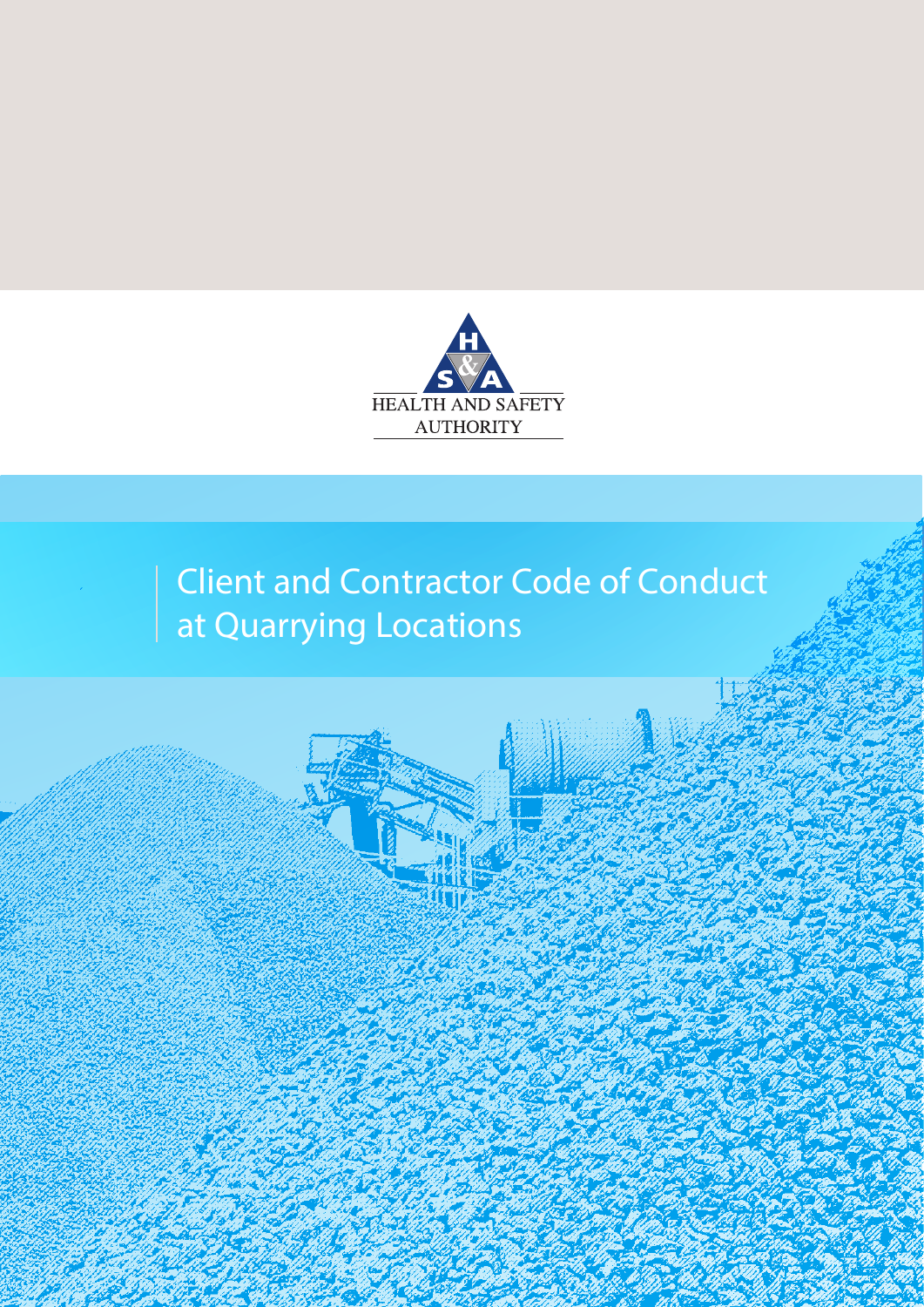# Client and Contractor Code of Conduct at Quarrying Locations

# **Vision**

The client and contractor should focus on the development of mutual respect and a working approach that enables accountability and responsibility without blame that will create an open and challenging environment and enable a drive towards reducing and eliminating incidents and accidents.

# **Safety, Health and Environment**

The client and contractor should communicate and both adhere to an agreed set of standards, regardless of the nature and location of the site and its local standards thereby ensuring that good standards is adopted and adhered to at all times. The Client must provide safe access and egress to and from the contractors place of work within the quarry and that any article or substance provided to the contractor is safe and without risk to health. The contractor must demonstrate that any plant and machinery provided for use within the contract are safe and without risk to health. Both the client and contractor should make relevant parts of their safety statement available to each other.

# **Inductions**

The client should ensure that a site induction of the contractor's employees takes place prior to the commencement of the contracted work that will provide a formal and recorded exchange of relevant information and introduces the contractor's individual employees to the location in order to allow them to carry out the purpose of their activities safely. The site induction should be proportionate to the hazards present, the nature of the task being undertaken and the time taken to complete it.

# **Point of Contact**

The client should appoint a named single point of contact that will act at all times as the location liaison and where possible the contractor should reciprocate by naming their contact on site.

# **Welfare**

The client should ensure that there is access to clean, adequate welfare facilities of a consistent standard for use by contractors whilst at that location.

#### **Engagement**

The client and contractor should actively encourage reciprocal involvement in site briefings, toolbox talks and safety committee meetings focusing on partnership and cooperative working that is relevant to the nature of the work undertaken and will ensure active engagement at the location at all levels.

#### **Safety Management Systems & Procedures**

The Client and Contractor should expect the principles of good practice relevant to the hazards present to be applied at the location by both parties and by their employees.